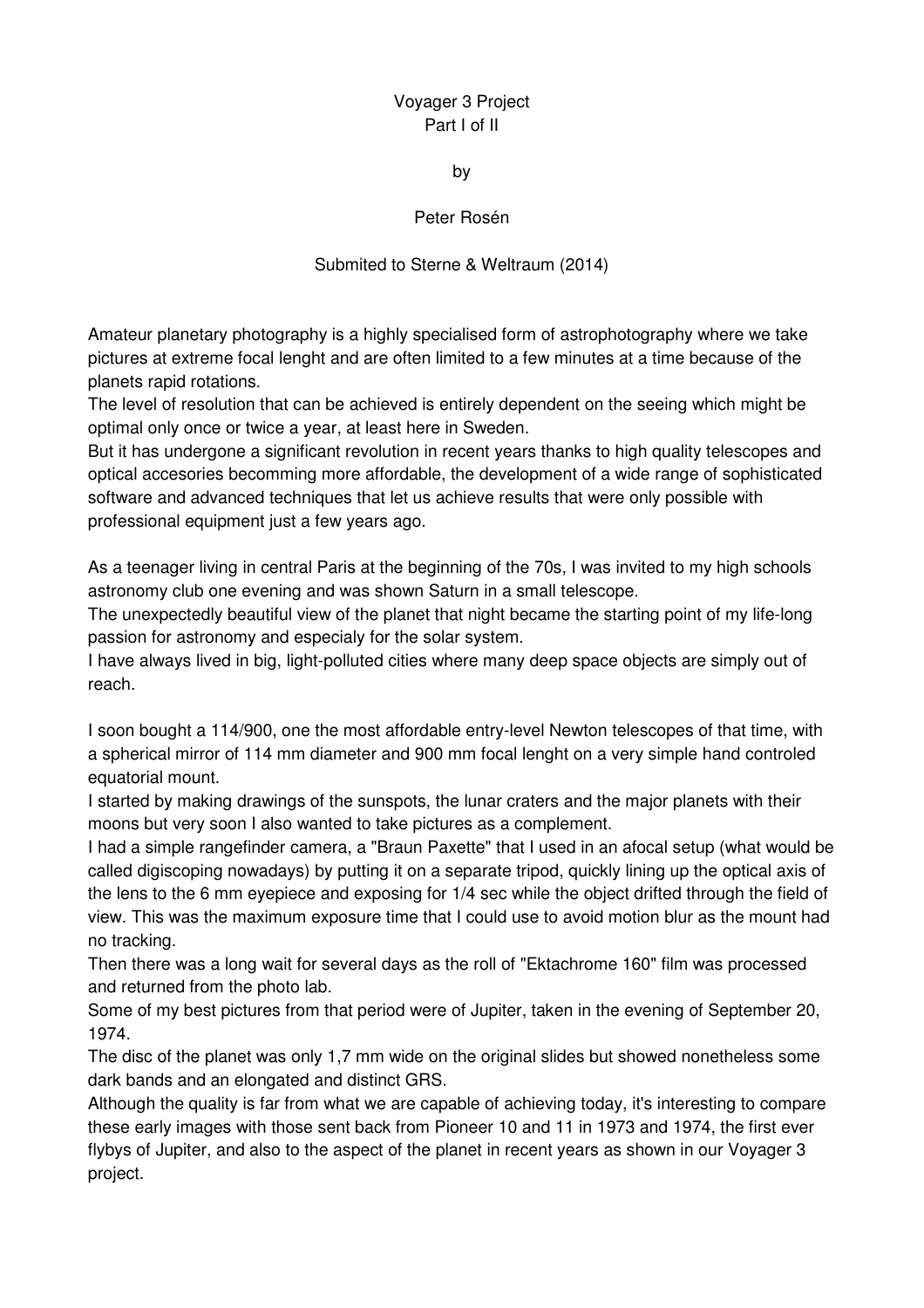I am now a professional photographer and digital imaging artist since the early 80s. The most exciting aspect of combinig astronomy and photography is that we are now able to reveal what's invisble to the eye, either by increasing the resolution or by accumulating and combining long time exposures to bring out extremely faint objects.

We also dispose of all the power of the digital post-processing that lets us accelerate an event through time-lapse animations or change the vantage point through the use of 3D-renderings.

Some years ago, I discovered the fascinating Voyager 1 sequence on internet, showing the intricate motion of Jupiter's cloudbelts for 28 consecutive days during the probes final approach to the planet in the spring of 1979.

There is the speeding equatorial System1, the rotating Great Red Spot (GRS) and a multitude of local vortices that are not easy to grasp in this short animation.

The old saying could be slightly adjusted to "an animation says more than thousand pictures"!

A test performed early in 2012 of blinking two of my images of Jupiter taken 24 days apart, revealed some features that seemed to have remained more or less in the same spot while most had moved by quite an amount.

That led to some dicussions on one of our local swedish astronomy forum, especially with Martin Högberg who clearily shared my interest for the subject.

At the beginning of 2014, Jupiter was to reach its highest point in the northern sky during its 12 years orbit around the Sun.

From Stockholm, at a latitude of 59,3°N, it would culminate at an altitude of more than 54°.

I contacted Martin in the first week of December 2013 to discuss some early plans for a long term visual project on Jupiter that we could hopefully start just after New Year.

We would take high resolution pictures of Jupiter as continously as possible with the ambition of realising an animated cylindrical map of the planet that would reveal the intricate movements of its cloudbelts for a period of 3 to 4 month. That period corresponds to somewhere between 210 and 290 rotations of Jupiter.

Our model was the fantastic color movie taken by NASA's Cassini spacecraft showing 24 Jupiter rotations on a cylindrical map http://en.wikipedia.org/wiki/File:PIA02863\_- \_Jupiter\_surface\_motion\_animation.gif .

This was our first ambitious goal. We thought that If we could achieve this, we could possibly also be able reenact the Voyager 1 flyby at a later stage.

We started an intense mail correspondance to discuss the guidelines and the technical requirements for this project but very early on we realised that we had to be more than just the two of us for this big project.

I launched a call on our local astronomy forum for others to join in and soon we were seven dedicated astrophotographers, Martin Högberg, Johan Warell, Torbjörn Holmqvist, Roger Utas, Göran Strand, Daniel Sundström and myself, Peter Rosén.

This was a major feat in itself as it is usually quite a solitary hobby for most of us amateurs and that we perform mainly when the rest of our families have gone to sleep at night and quite often after a day at work.

Most of us had never met in real life but it was like we knew each others from having discussed and given feedback on each others forum posts for many years.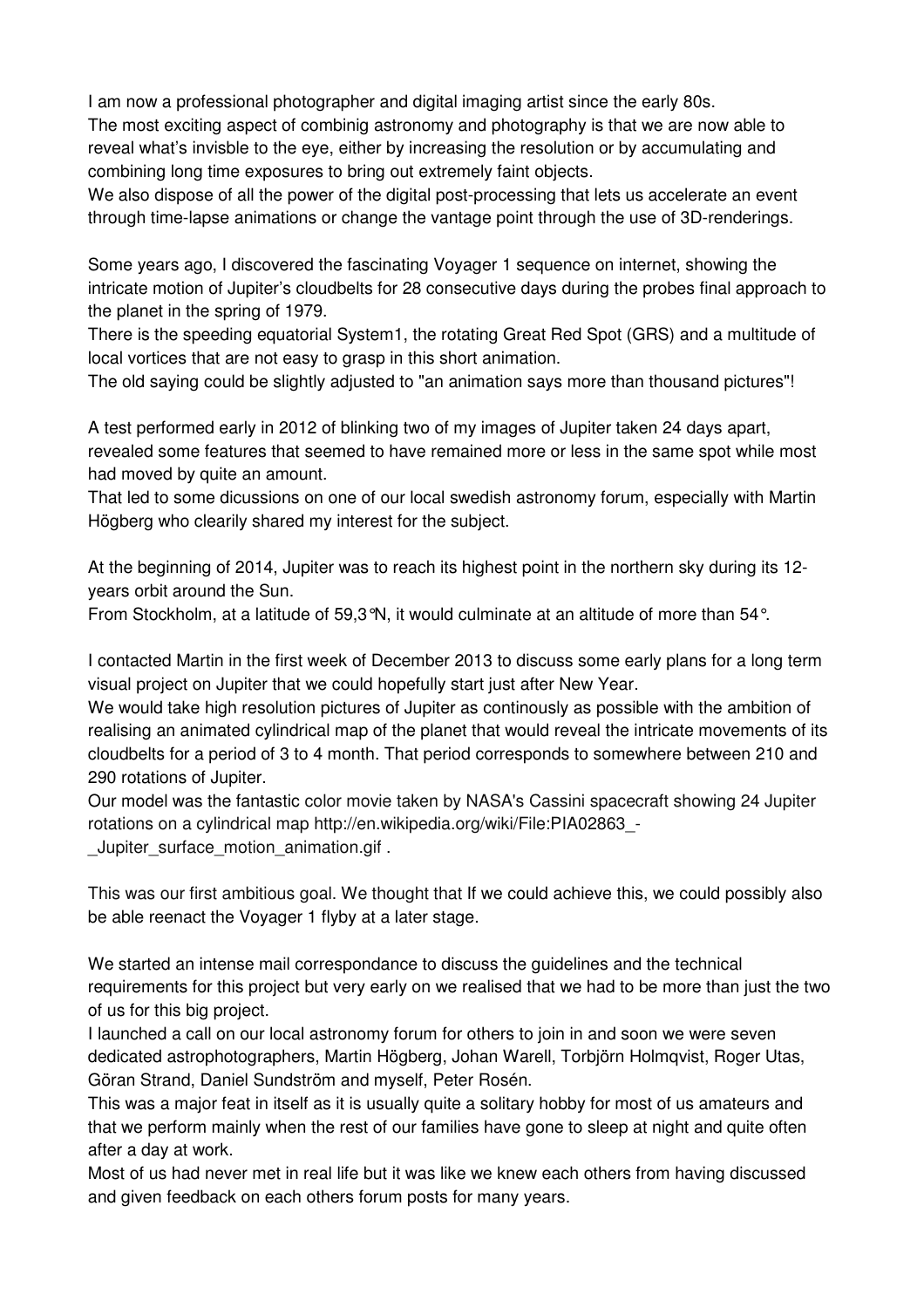Determination was in fact a key element because living in a country up in the north, often subject to bad weather and low temperatures in winter, Sweden is not really the ideal place to to carry out such a project from.

We hoped that our geographical spread over the southern part of the country would help us overcome some of the obstacles with the bad weather and temperatures as low as -20° C or less. It did indeed help but at times we had clouds that covered the whole country for weeks in a row. The telescopes we used were Newtons and Schmitt-Cassegrains in the range of 200-250 mm and we regularily checked and optimized the colimation.

But lets jump back to the start. We performed many initial tests at the beginning of December 2013, using the powerful free software "Winjupos" with some test images, gaining more and more knowledge and continously adapting the guidlines for the project, including everything from filenaming to finding the best working procedures.

Winjupos let you change the projection of the planetary images so they can be mapped on a flat surface with precise coordinates, just like a world atlas is a flat representation of the earth. As the planet rotates and displays new sides, the mapped pictures are represented by a displacement along the horisontal axis. In theory 3 to 4 images should be sufficient to cover the whole surface of a map but depending on the seeing and other atmospheric conditions, many more might be needed to get a good detail definition.

The polar projections show the planet as seen directly from above or bellow the respective poles. For this particular projection, the planets rotation translates into a rotation around the polar axis. This view is almost magical. While only using our ground based telescopic images, it allows us to show the planet from a perspective normaly reserved to the spacecrafts orbiting over its poles at a distance close to 600 million kilometers from earth!

To summarize, our optimistic challenge was to unroll the surface of Jupiter, rotation after rotation, in a long and uninterupted flow for a period of 90 to 120 days!

Much of our internal communication was about local weather conditions and the best time to shoot in order to get the images that would fill the gaps in the map, like pieces in a jigsaw puzzle.

During the day we adapted to the ordinary 24 hours clock at work and with our families but at night we switched over to a 10 hour "jovian" clock, or 9h 55m 30s to be more precise. All our planning was completely synchronized to Jupiters rotation period.

The highest priorities were not only to get the best possible images but even more importantly, to cover the whole surface of Jupiter in the shortest possible time so we had to take pictures as often as possible.

Everyone were to stack their own images the way they were used to, while leaving a little headroom for more adjustments and sharpening at a later stage.

All the pictures were sent to me for a first round of post-processing to give them a homogeneous color balance and contrast. They were then forwarded to Martin Högberg who performed all the Winjupos transformations.

He then returned 3 projections for every picture to me, one "Cylindrical" and one "Stereographic Polar" for each polar view.

I imported these projections into Photoshop and stitched them together into maps covering the whole of Jupiters surface.

It was especially important that the transition between individual pictures, but also from one map to the next, would run seamlessly for the whole period of the project.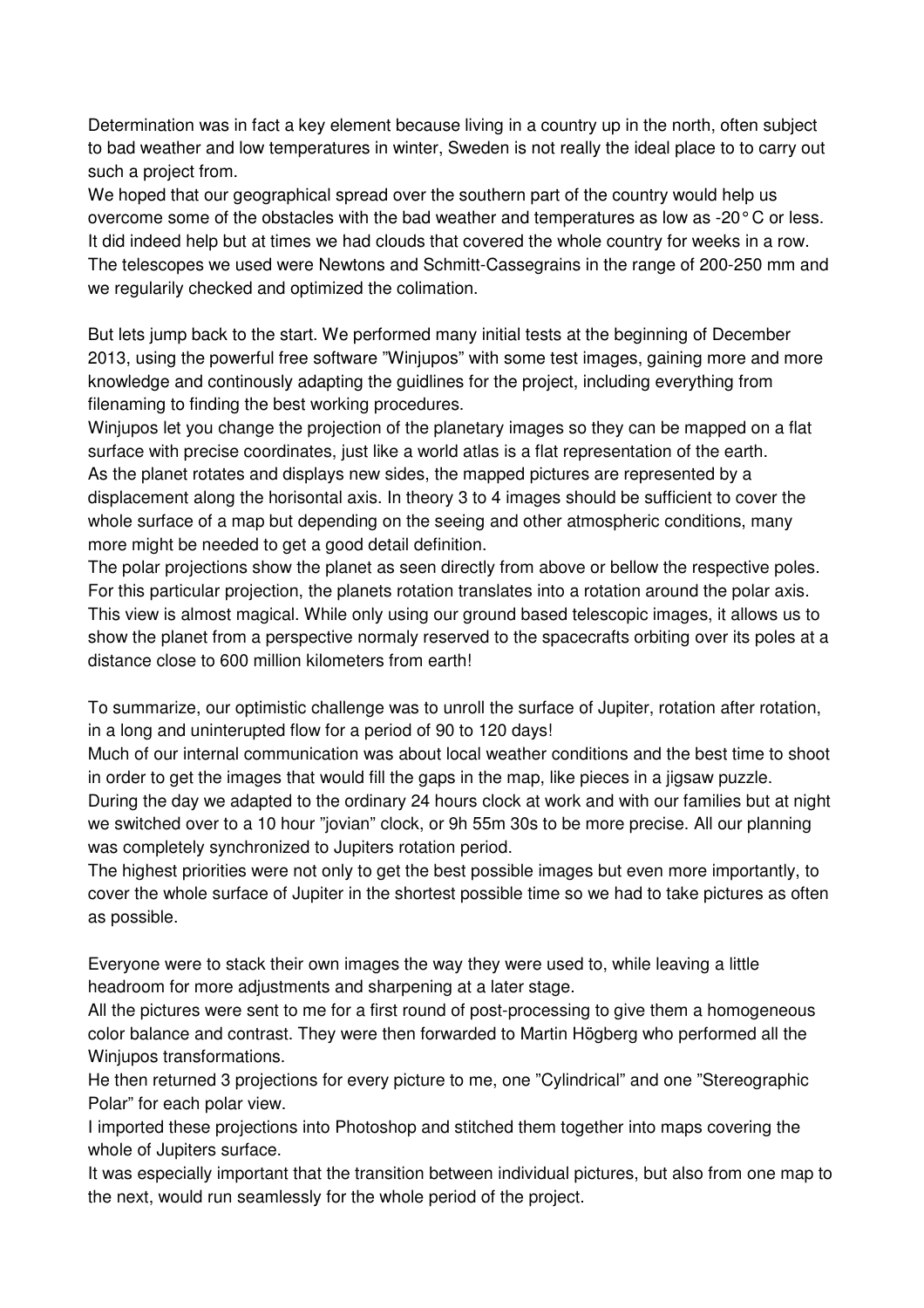We managed to complete our first map on the 28th of December 2013 which was ahead of schedule and this left us excited during the New Year period. We were clearily on track and everything seemed to work just as planned.

But then the weather deteriorated and was the most overcast for January and February since 1988 in the Stockholm area, the rest of the country not being much better off.

It took us another two weeks to finish our second complete map.

The main problem that we had to face was that the equatorial zone called System 1 rotates 7.63° more rapidly per day than the slower System 2 (the northern and southern latitudes).

This differentiated drift corresponds to 107° in two weeks time which was way too much of course. But we kept working on, hoping to find a solution later on to this major problem.

At the end of March, although the weather conditions were quite good, the receding position of the planet along with the nights getting rapidly shorter up here in the north made us decide to end the first part of the project.

By then we had taken more than one million frames, stacked into 560 still images which were in turn assemled into 18 complete maps, one for every 5 days on average, but in reality they were very unevenly spread in time.

It was exciting to animate these maps as we saw the features in System 2 come to life for the first time, GRS slowly drifting while pumping the system of white clouds in the South Equatorial Belt (SEB), the yellow Oval BA that is on it's way towards its rendez-vous with GRS approximately every second year. A little bit higher up we could follow the fast laned 3 white ovals whose mutual positions and shape have given them the nickname "Mickey Mouse".

But the Equatorial Zone (EZ) just showed a multitude of features jumping around eraticaly. Obviously we needed more maps and they had to be evenly spaced in time to get some order in this high-speed chaotic lane.

Some precise drift tables and lot of testing with some morphing programs clearily showed that this was the way to go.

Morphing is a technique that has been widely used in the film and music clip industry to create special transitions between sequences. A good example is the transformation of the faces at the end of Michael Jackson clip "Black or White " of some years ago.

But it is also a powerful tool in scientific applications. Nasa for example used it to create animation frames between still images of the breakup of comet 73P/Schwassmann–Wachmann in 1995, photographed by the Hubble Space Telescope http://en.wikipedia.org/wiki/73P/Schwassmann– Wachmann.

In morphing programs you work with two still images at a time, placing dots on specific features in the first image and draging the corresponding dot to match the position of the same feature in the second image.

The morphing software can then generate any number of intermediate frames and animate them in a fluid and correct way.

But in our case, the intricate movement of Jupiters cloudbelts proved to be too complex to be easily manipulated this way because there were too many adjacent features that moved in opposite directions. The morphing programs that I used could simply not handle this sort of strain in the transition areas without generating artificial scars on the surface.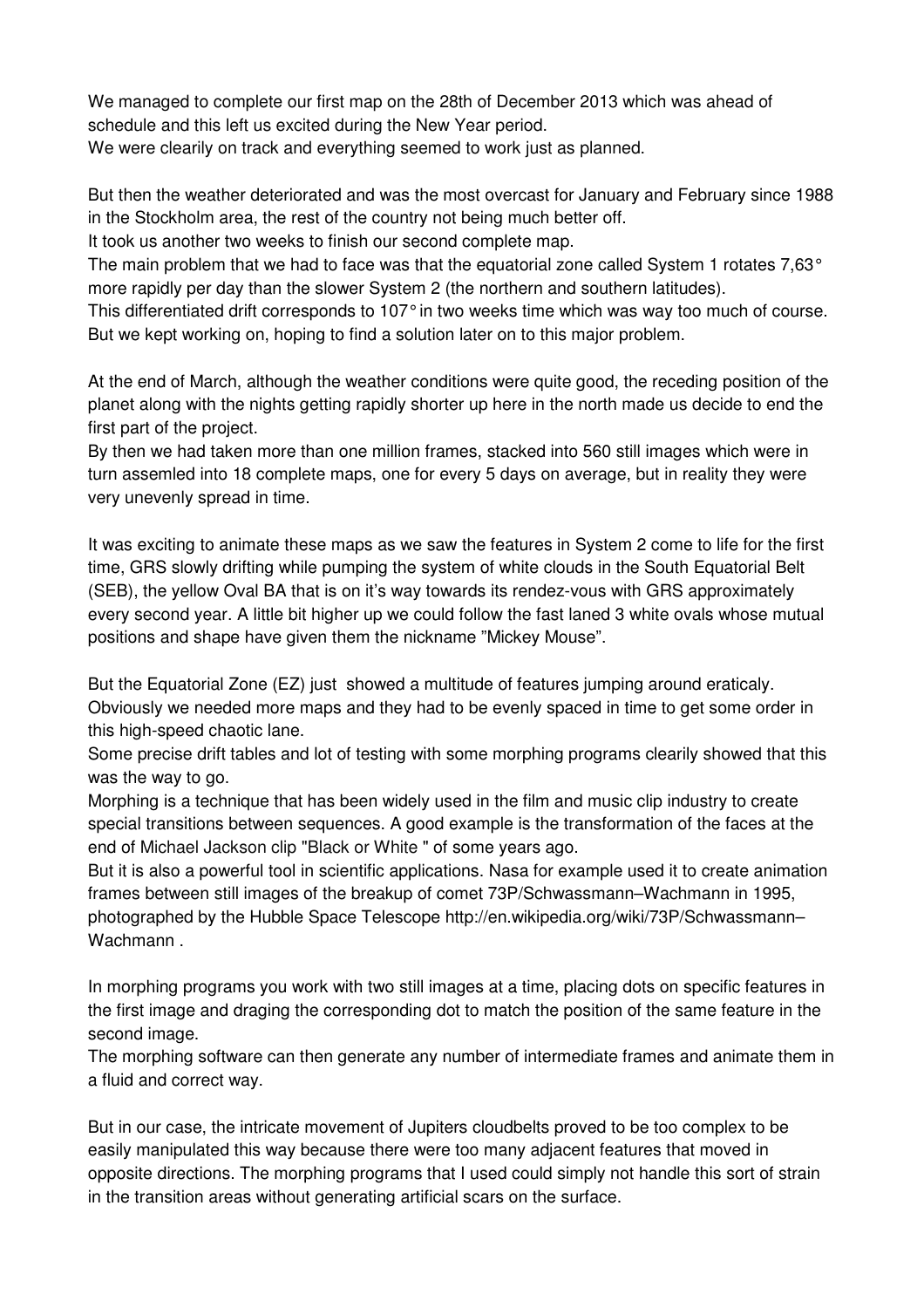I finaly decided to try another approach and divided the surface of the planet into 4 areas, each with less conflicting movements and animate them individualy, generating 90 steps for the 90 days period. They corresponded to one each for the the northern and southern System 2, one for the equatorial belt, the Sytem 1, and an additional one to reduce the strains on the transition area between the two systems.

All the frames were then assembled in Photoshop and this time resulted in a very fluid animation. System 1 now flowed on like a rapid and coherent stream across the surface of the planet! Our animation shows the evolution of Jupiters cloudbelts over a period of 90 days in just 7,2 seconds which corresponds to an acceleration of the timeflow of more than one million times!

At this stage we had reached our first big goal of reproducing the animated maps in a similar way as those from the Cassini mission.

We now had to find a way to free ourselfs from earth gravity and make animations that would reproduce the approach and flyby of Jupiter from any direction in space.

My astronomy software "StarryNightPro+ 6" allows the user to simulate space flights. It also lets the user import his own still image to be used as a surface models for the planet. By combining these two features, I was able to produce stop motion sequences by advancing to the next position in space and time, loading a new still image and take a screenshot at every step. When animating the resulting screenshots, we knew that we had finaly achieved our goal of producing a 2014 version of the Voyager 1 approach and flyby, using only images taken with our own backyard telescopes.

At the end of May 2013, we had spent more than 3 month of acquiring images and many thousands of hours of postprocessing to end up with some 7-seconds long animations! We named our virtual spacecraft "Voyager 3" as a tribute to the original probes that were sent up more than 37 years ago and that still made the headlines when Voyager 1 reached the boundary of interstellar space in 2013.

( http://www.nasa.gov/mission\_pages/voyager/voyager20130912.html#.VHxaFqURl3g ).

We decided to present our work to the astronomical community in the form of a movie. Göran Strand has some strong experience in video editing so he was to take care of assembling our material.

As we live in different cities and it had to be done outside of our working hours, we communicated by mail and long telephone conversations, often starting late at night and ending the sessions at 2 or 3 in the morning.

We not only wanted to show the final results but also give some background explanations to the imaging processes involved without getting too technical.

After 2 weeks of hard work we were satisfied with the result and were finaly able to publish our film on Vimeo on the 16th of June.

We have since received a very positive response, not only from amateurs around the world but also from the professional community.

We have had articles and mentions published online on several sites, among others Universe Today, The Planetary Society, PetaPixel, SpaceWeather, The Creator's Project etc...

Anthony Wesley from Australia, well renowned for his high quality planetary photography, was invited to give the closing lecture at the professional "Saturn Science Conference" last summer on